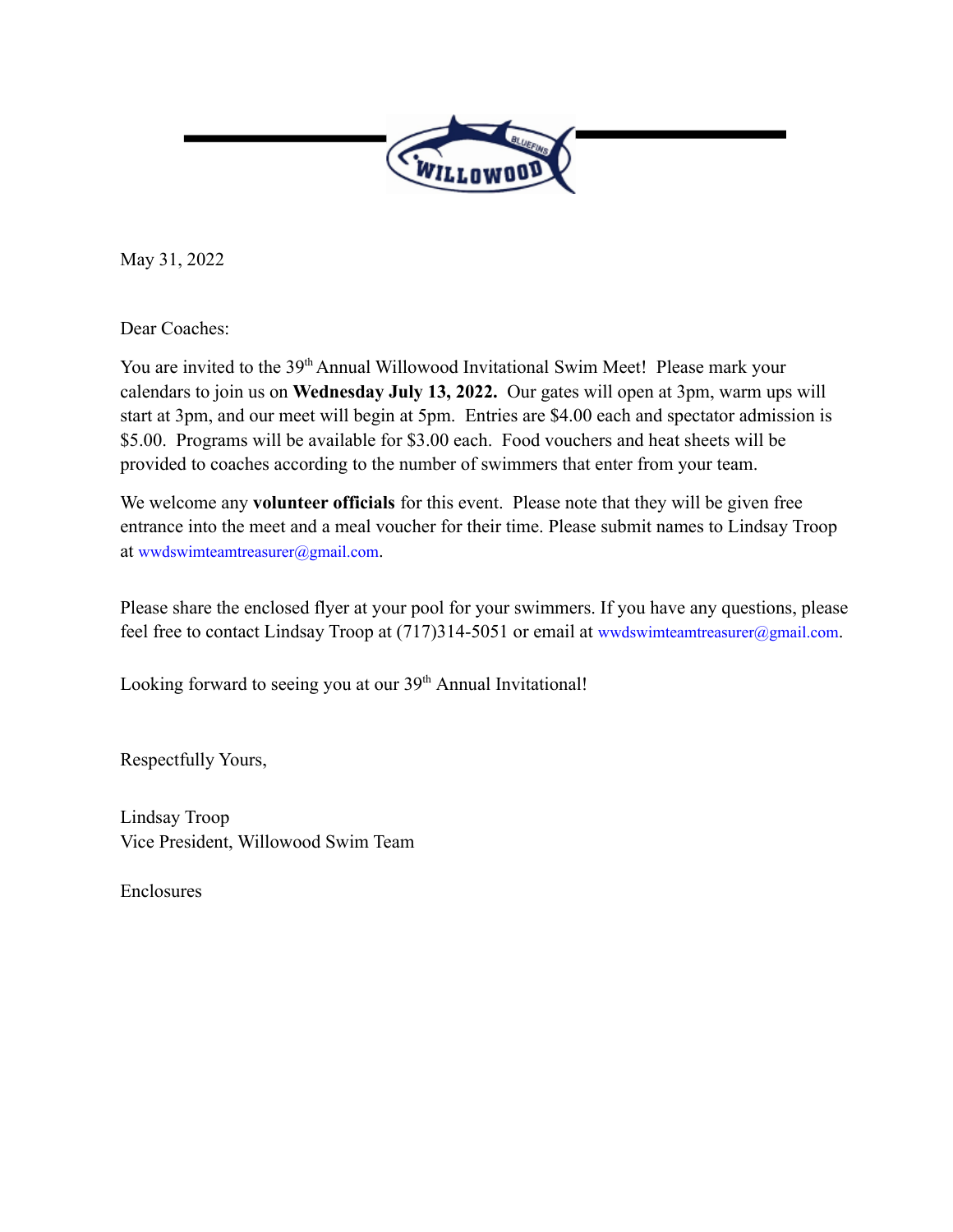

# **39th Willowood Invitational Swim Meet**

Willowood Swim Club, 600 W. Bainbridge Street, Elizabethtown, PA 17022

## Wednesday July 13, 2022

Warm-ups: 3pm Scratch Meeting:4pm Starting Time: 5pm

#### **Invitations extended to teams from East and West Shores as well as from Lancaster County.**

#### **Entry Details:**

- Each swimmer will be allowed to enter a maximum of 3 events.
- **Entry fee is \$4.00 per individual event.**
- 8 yrs. & under swimmers are limited to 25M events only.
- Entries will be taken on a first come, first serve basis, *deck seeding will no longer be available…* so submit early!
- \*All "Master" swimmers should register with their former swim club and will be marked as exhibition swimmers.

#### **Reminders:**

- Fly over starts are a possibility for swimmers 11 and over.
- Butterfly events begin late into the evening, so do not enter unless you intend to stay.

All entries are to be sent electronically using Hytek software. A Team Manager entry file can be downloaded from our website www.willowoodbluefins.org. Electronic entries must be e-mailed to wwdswimteam@gmail.com.

> **\***Please include a printed copy of your entries **with your payment** by **Friday July 1, 2022** to:

Greg Yohn P.O. Box 401 Elizabethtown, PA 17022

#### \*Please make checks payable to **Willowood Swim TEAM**.

\**Any VOLUNTEER OFFICIALS for this event would be greatly appreciated. They will be given free entrance and a meal voucher for their time. Please submit names to wwdswimteamtreasurer@gmail.com.*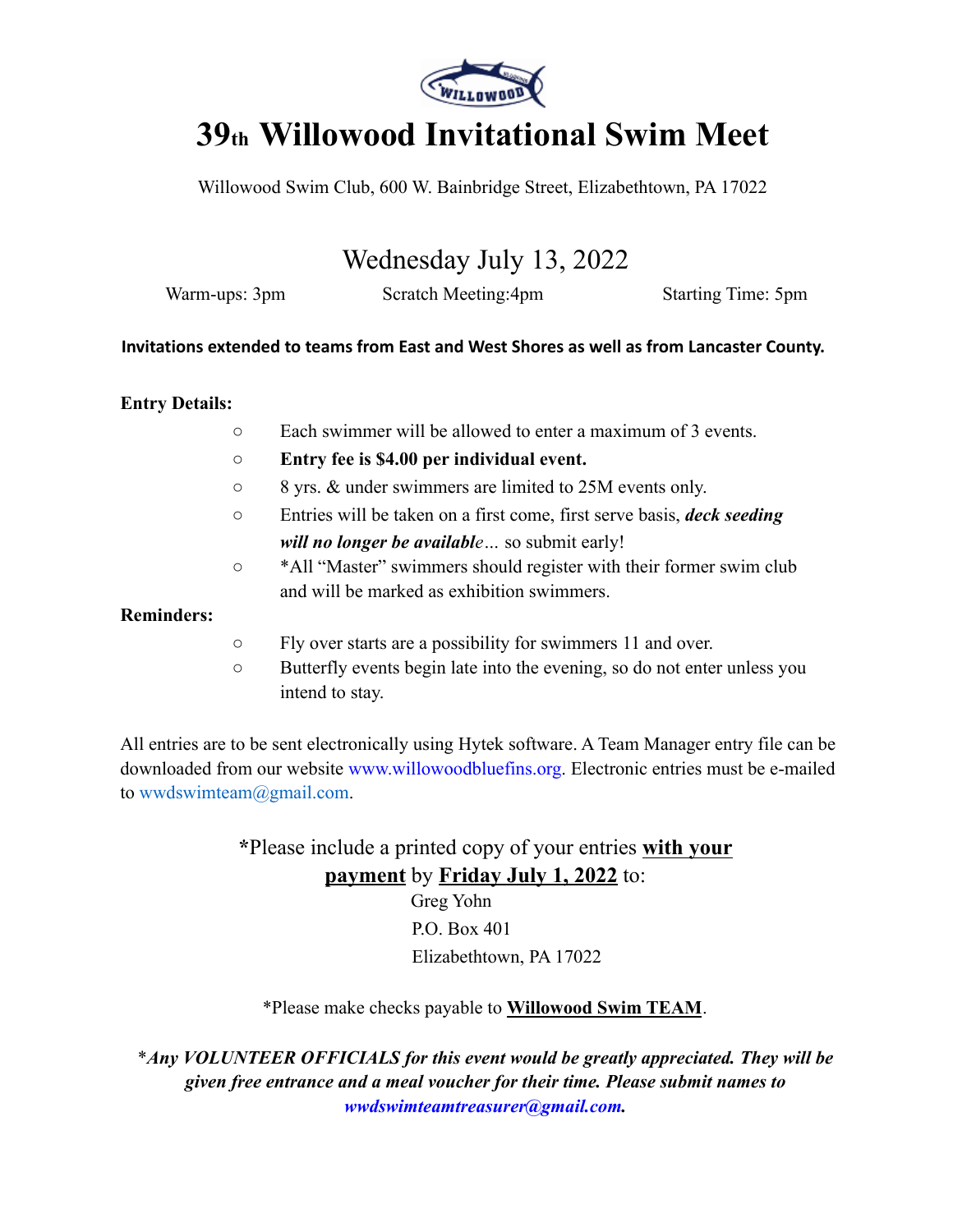

**Awards:** Custom trophies, medals, and ribbons, as well as heat winner ribbons will be awarded.

**Food:** A variety of food and drinks will be available at the concession stand, plus additional hot food choices by St. Pete's Fryers, Dough Heads Waffles and ice cream by Udder Bliss.

**Supplies:** Personal Best Swim Shop will be offering a wide selection of suits, goggles, and all things swimming.

**Food Vouchers for Coaches:** Food vouchers and heat sheets will be provided as a function of the number of swimmers: 1-9 swimmers = 1 voucher; 10-24 swimmers = 2 vouchers; 25-39 swimmers = 3 vouchers; 40 or more swimmers =4 vouchers.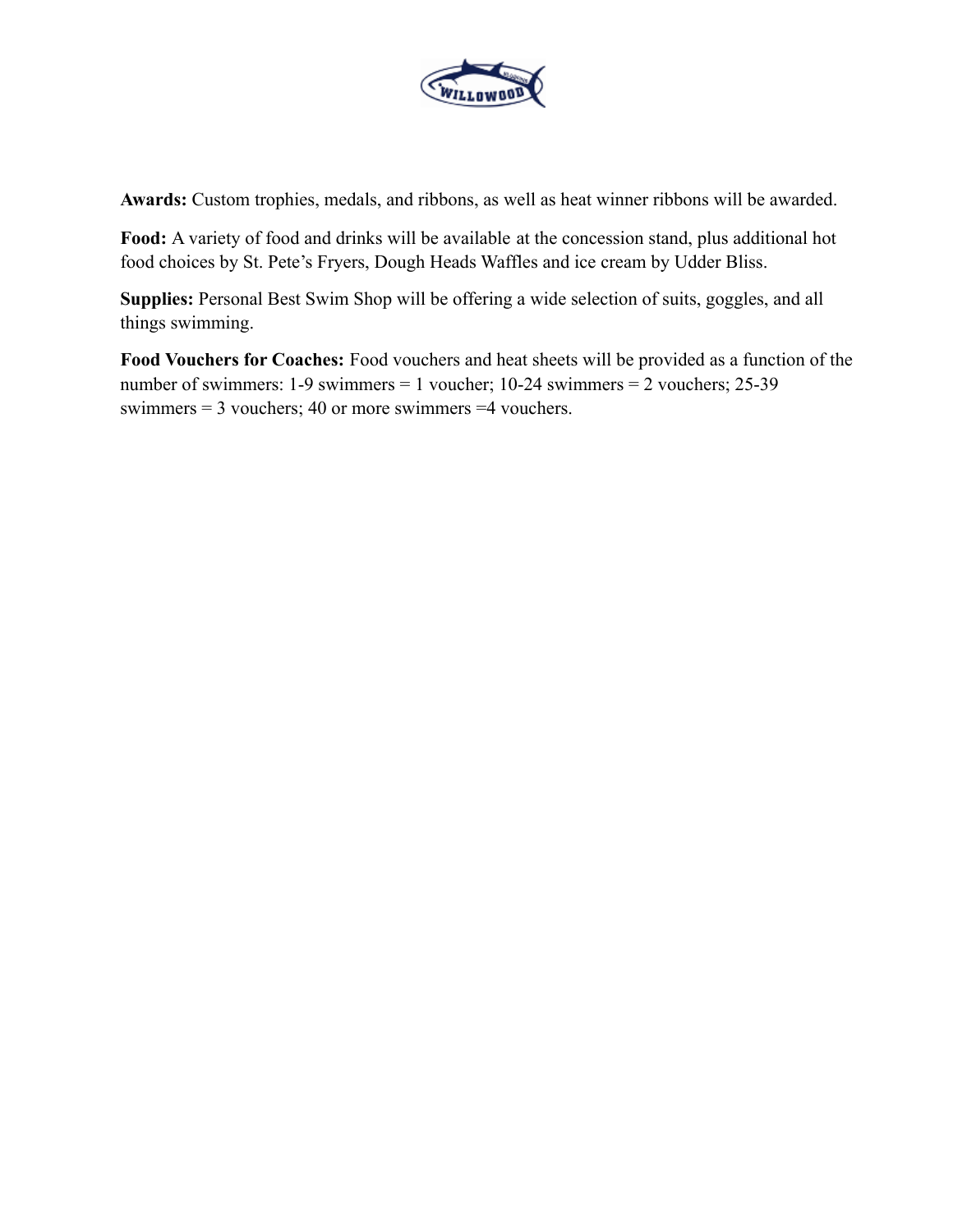

# 39th Annual Willowood Invitational

# Summary Sheet

| Team Name: 1988 Manual Manual Manual Manual Manual Manual Manual Manual Manual Manual Manual Manual Manual Manual Manual Manual Manual Manual Manual Manual Manual Manual Manual Manual Manual Manual Manual Manual Manual Man      |  |  |
|-------------------------------------------------------------------------------------------------------------------------------------------------------------------------------------------------------------------------------------|--|--|
| Abbreviation:                                                                                                                                                                                                                       |  |  |
|                                                                                                                                                                                                                                     |  |  |
|                                                                                                                                                                                                                                     |  |  |
| City: <u>City:</u> City: City: City: City: City: City: City: City: City: City: City: City: City: City: City: City: City: City: City: City: City: City: City: City: City: City: City: City: City: City: City: City: City: City: City |  |  |
|                                                                                                                                                                                                                                     |  |  |
|                                                                                                                                                                                                                                     |  |  |
|                                                                                                                                                                                                                                     |  |  |
|                                                                                                                                                                                                                                     |  |  |
|                                                                                                                                                                                                                                     |  |  |
|                                                                                                                                                                                                                                     |  |  |
|                                                                                                                                                                                                                                     |  |  |

**Entry Deadline:** 6pm on Friday July 1, 2022

- 1. Printed copy of electronic entries Greg Yohn
- 
- 

#### **Due by Friday July 1st: Mail Entries/Sheet/and PAYMENT to:**

2. Summary Sheet P.O. Box 401, Elizabethtown, PA 17022 3. Payment for all swimmers E-Mail: wwdswimteam@gmail.com

Please make all checks (only one per team) payable to **Willowood Swim TEAM**

**Entries**

| <b>Girls</b>       | <b>Boys</b>      |
|--------------------|------------------|
| 8yrs. & Under_     | $(a)$ \$4.00 \$  |
| $\alpha$ \$4.00 \$ | 8yrs. & Under    |
| 10yrs & Under      | $(a)$ \$4.00 \$  |
| (a) \$4.00 \$      | 10yrs & Under    |
| 12yrs. & Under     | 12yrs. & Under   |
| $\alpha$ \$4.00 \$ | $(a)$ \$4.00 \$  |
| 14yrs. & Under     | $(a)$ \$4.00 \$  |
| $(a) \$4.00$ \$    | 14yrs. & Under   |
| $(a)$ \$4.00 \$    | $(a)$ \$4.00 \$  |
| 15 yrs. $&$ Over   | 15 yrs. $&$ Over |

| 8yrs. & Under  | (a) $$4.00$ \$         |         |
|----------------|------------------------|---------|
| 10yrs & Under  | $(a) \$4.00$ \$        |         |
| 12yrs. & Under | (a) $$4.00\text{ }$ \$ |         |
| 14yrs. & Under | @\$4.00                | $S_{-}$ |
| 15yrs. & Over  | (a) $$4.00$ \$         |         |

**TOTAL:**

Coach's Signature:

#### **THIS FORM MUST ACCOMPANY THE TEAM ENTRY FORMS.**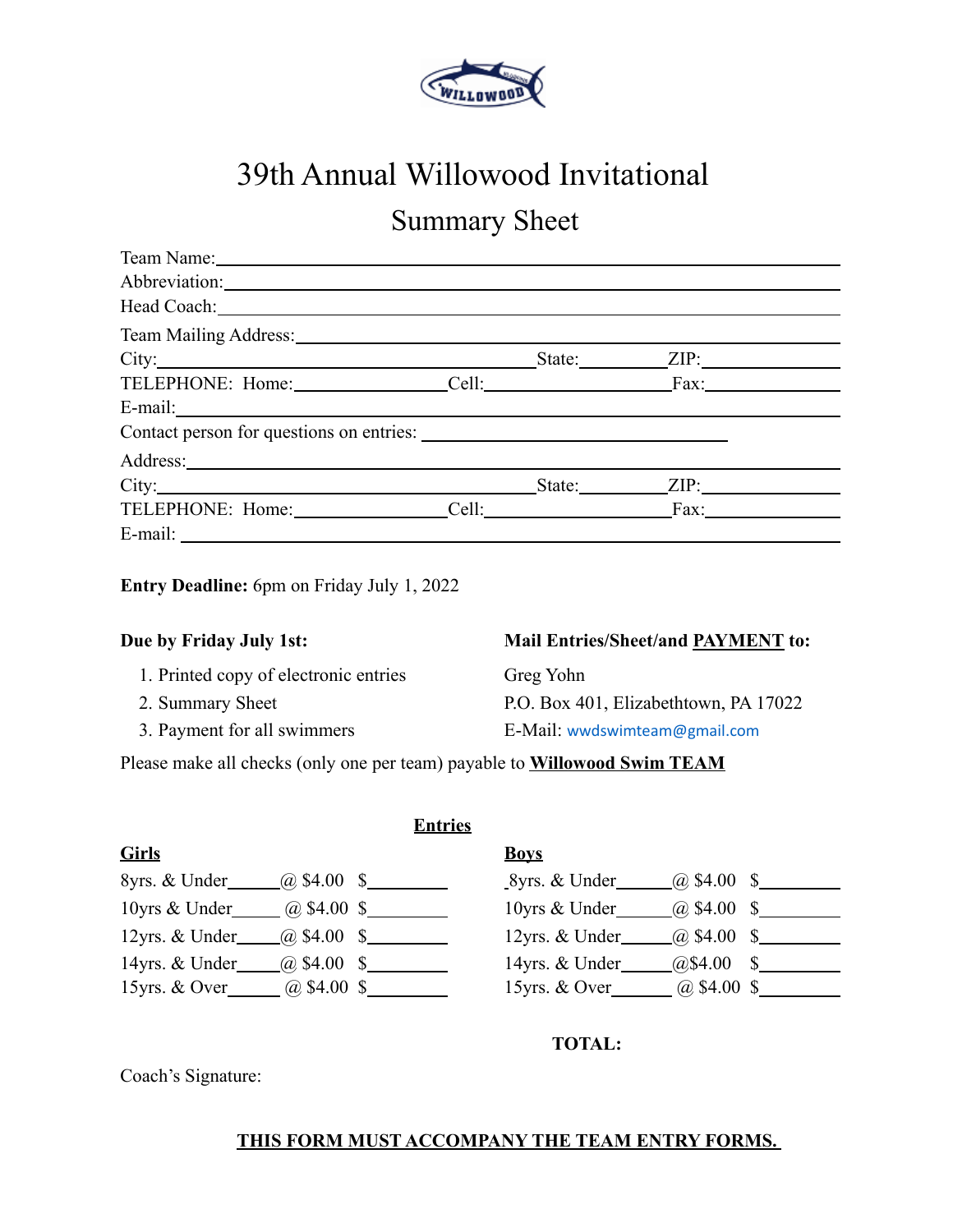

| <b>Event</b>       | <b>Number for Girls</b> | <b>Number of Boys</b> |
|--------------------|-------------------------|-----------------------|
| <b>100M IM</b>     |                         |                       |
| 10yrs. & Under     | 1                       | $\overline{2}$        |
| 12 yrs. & Under    | $\overline{\mathbf{3}}$ | $\overline{4}$        |
| 14yrs. & Under     | 5                       | 6                     |
| Open 100M IM       | $\overline{7}$          | 8                     |
| <b>FREE</b>        |                         |                       |
| 8yrs. & Under 25M  | 9                       | 10                    |
| 10yrs. & Under 50M | 11                      | 12                    |
| 12yrs. & Under 50M | 13                      | 14                    |
| 14yrs. & Under 50M | 15                      | 16                    |
| Open 50M FREE      | 17                      | 18                    |
| <b>BACK</b>        |                         |                       |
| 8yrs. & Under 25M  | 19                      | 20                    |
| 10yrs. & Under 50M | 21                      | 22                    |
| 12yrs. & Under 50M | 23                      | 24                    |
| 14yrs. & Under 50M | 25                      | 26                    |
| Open 50M FREE      | 27                      | 28                    |
| <b>100 FREE</b>    |                         |                       |
| 10yrs. & Under     | 29                      | 30                    |
| 12 yrs. & Under    | 31                      | 32                    |
| 14yrs. & Under     | 33                      | 34                    |
| Open 100 FREE      | 35                      | 36                    |
| <b>BREAST</b>      |                         |                       |
| 8yrs. & Under 25M  | 37                      | 38                    |
| 10yrs. & Under 50M | 39                      | 40                    |
| 12yrs. & Under 50M | 41                      | 42                    |
| 14yrs. & Under 50M | 43                      | 44                    |
| Open 50M BREAST    | 45                      | 46                    |
| <b>BUTTERFLY</b>   |                         |                       |
| 8yrs. & Under 25M  | 47                      | 48                    |
| 10yrs. & Under 50M | 49                      | 50                    |
| 12yrs. & Under 50M | 51                      | 52                    |
| 14yrs. & Under 50M | 53                      | 54                    |
| Open 50M BUTTERFLY | 55                      | 56                    |

**We apologize for any inconvenience; however we will no longer be offering deck seeding. For questions and additional information, please contact Lindsay Troop at (717) 314-5051 or e-mail** wwdswimteamtreasurer@gmail.com